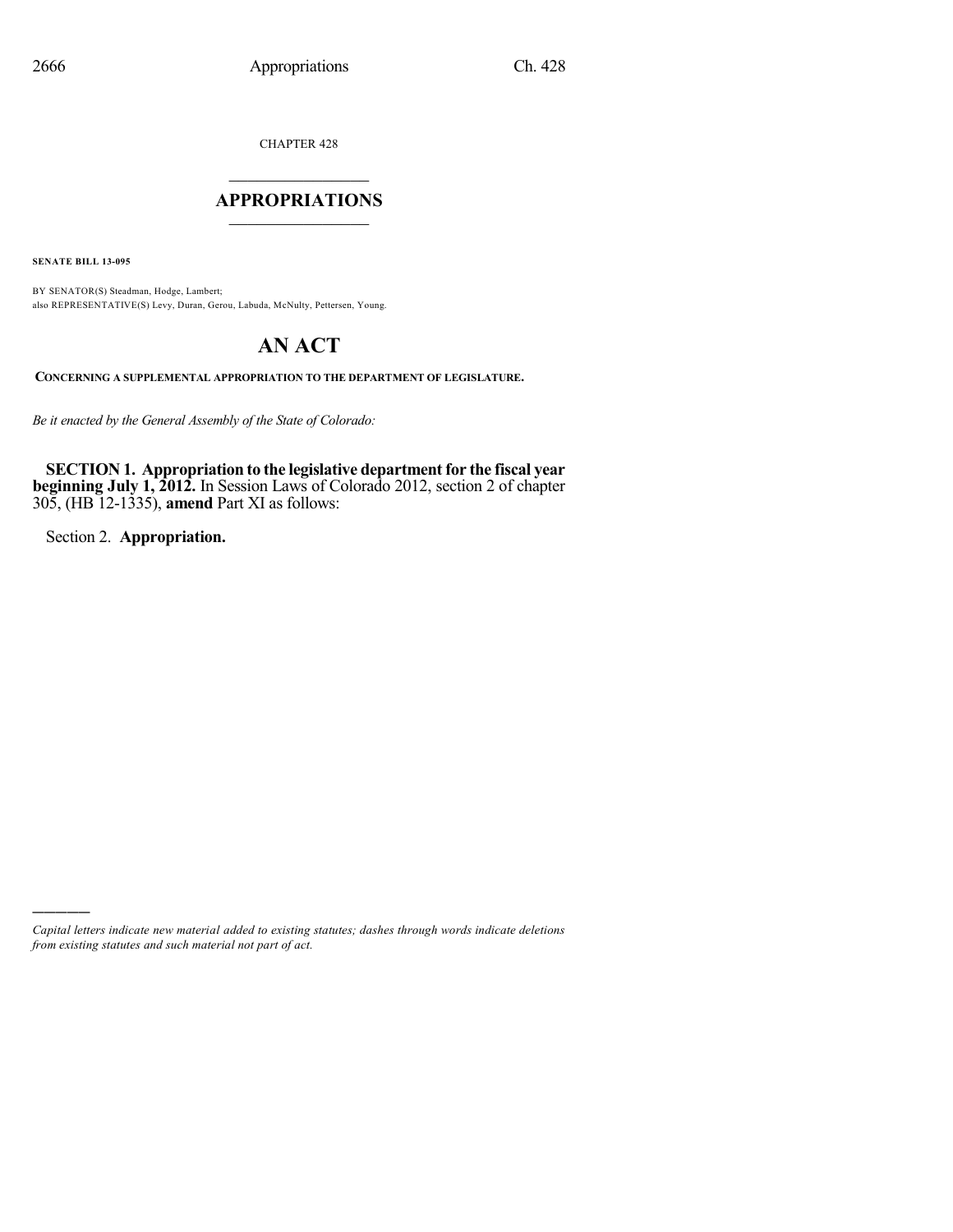|                           |       |                        | APPROPRIATION FROM            |                             |                                |                         |  |  |  |  |
|---------------------------|-------|------------------------|-------------------------------|-----------------------------|--------------------------------|-------------------------|--|--|--|--|
| ITEM &<br><b>SUBTOTAL</b> | TOTAL | GENERAL<br><b>FUND</b> | <b>GENERAL</b><br><b>FUND</b> | <b>CASH</b><br><b>FUNDS</b> | REAPPROPRIATED<br><b>FUNDS</b> | FEDERAL<br><b>FUNDS</b> |  |  |  |  |
|                           |       |                        | <b>EXEMPT</b>                 |                             |                                |                         |  |  |  |  |

#### **PART XI LEGISLATIVE DEPARTMENT**

#### **(1) LEGISLATIVE COUNCIL**

| Property Tax Study      |         |           |           |
|-------------------------|---------|-----------|-----------|
| pursuant to Section     |         |           |           |
| $39-1-104$ (16), C.R.S. | 600,000 |           |           |
| <b>Ballot Analysis</b>  | 508,500 |           |           |
|                         |         | 1,108,500 | 1,108,500 |
| (2) GENERAL ASSEMBLY    |         |           |           |

| Workers' Compensation     | 31,210 |
|---------------------------|--------|
| Legal Services            |        |
| for 188 hours             | 14,523 |
| Purchase of Services from |        |
| Computer Center           | 55,054 |
| Payment to Risk           |        |
| Management and            |        |
| <b>Property Funds</b>     | 13.969 |
|                           | 17,197 |

Ch. 428 Appropriations 2667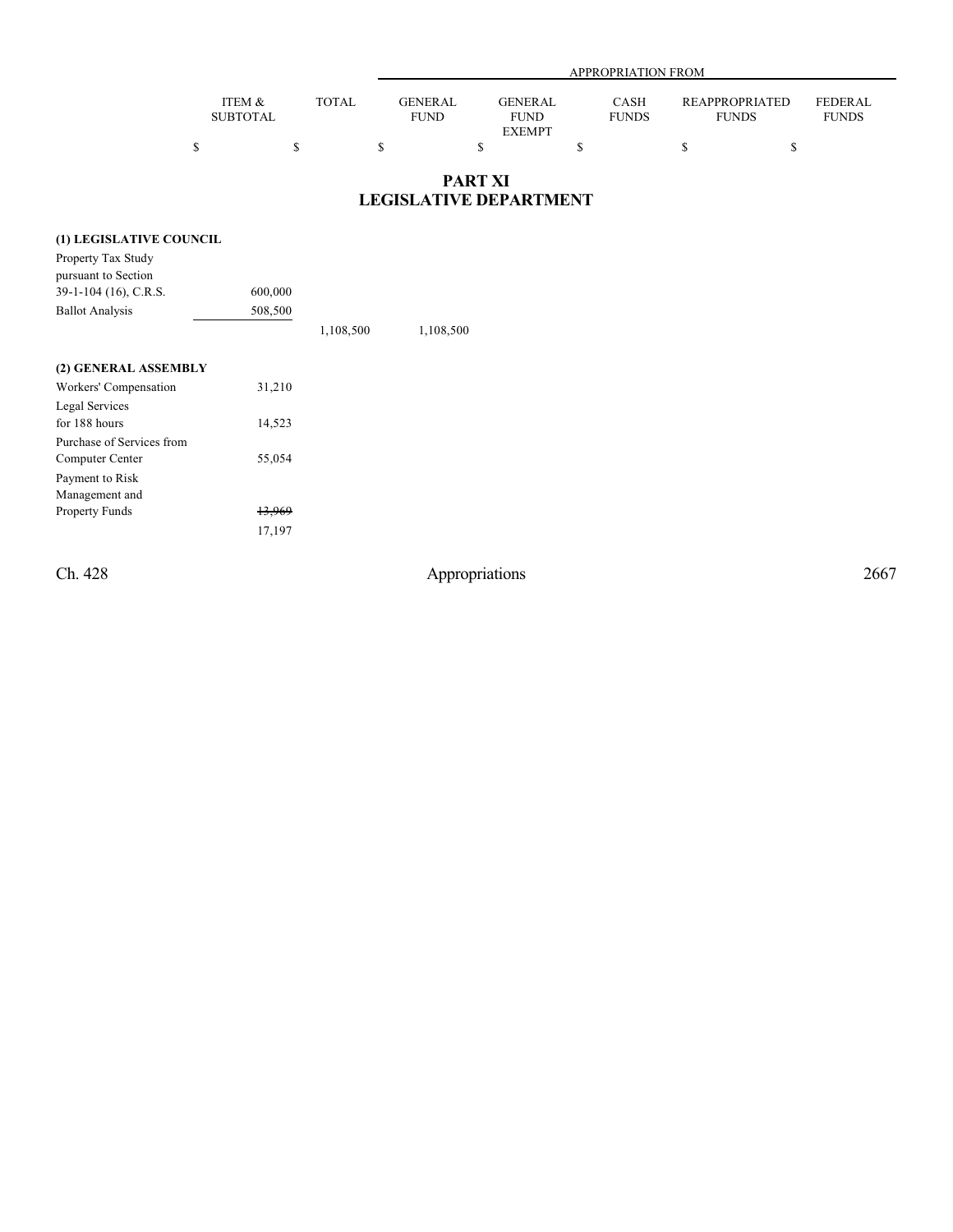Ch. 428 Appropriations 2668

|                            |           |                           |              |    | <b>APPROPRIATION FROM</b>     |    |                                                |    |                      |                                       |    |                                |
|----------------------------|-----------|---------------------------|--------------|----|-------------------------------|----|------------------------------------------------|----|----------------------|---------------------------------------|----|--------------------------------|
|                            |           | ITEM &<br><b>SUBTOTAL</b> | <b>TOTAL</b> |    | <b>GENERAL</b><br><b>FUND</b> |    | <b>GENERAL</b><br><b>FUND</b><br><b>EXEMPT</b> |    | CASH<br><b>FUNDS</b> | <b>REAPPROPRIATED</b><br><b>FUNDS</b> |    | <b>FEDERAL</b><br><b>FUNDS</b> |
|                            | \$        | \$                        |              | \$ |                               | \$ |                                                | \$ |                      | \$                                    | \$ |                                |
| Capitol Complex            |           |                           |              |    |                               |    |                                                |    |                      |                                       |    |                                |
| Leased Space               | 1,402,249 |                           |              |    |                               |    |                                                |    |                      |                                       |    |                                |
| <b>COFRS</b> Modernization |           | 19,406                    |              |    |                               |    |                                                |    |                      |                                       |    |                                |
|                            |           |                           | 1,536,411    |    | 1,536,411                     |    |                                                |    |                      |                                       |    |                                |
|                            |           |                           | 1,539,639    |    | 1,539,639                     |    |                                                |    |                      |                                       |    |                                |
| <b>TOTALS PART XI</b>      |           |                           |              |    |                               |    |                                                |    |                      |                                       |    |                                |
| (LEGISLATIVE)              |           |                           | \$2,644,911  |    | \$2,644,911                   |    |                                                |    |                      |                                       |    |                                |
|                            |           |                           | \$2,648,139  |    | \$2,648,139                   |    |                                                |    |                      |                                       |    |                                |